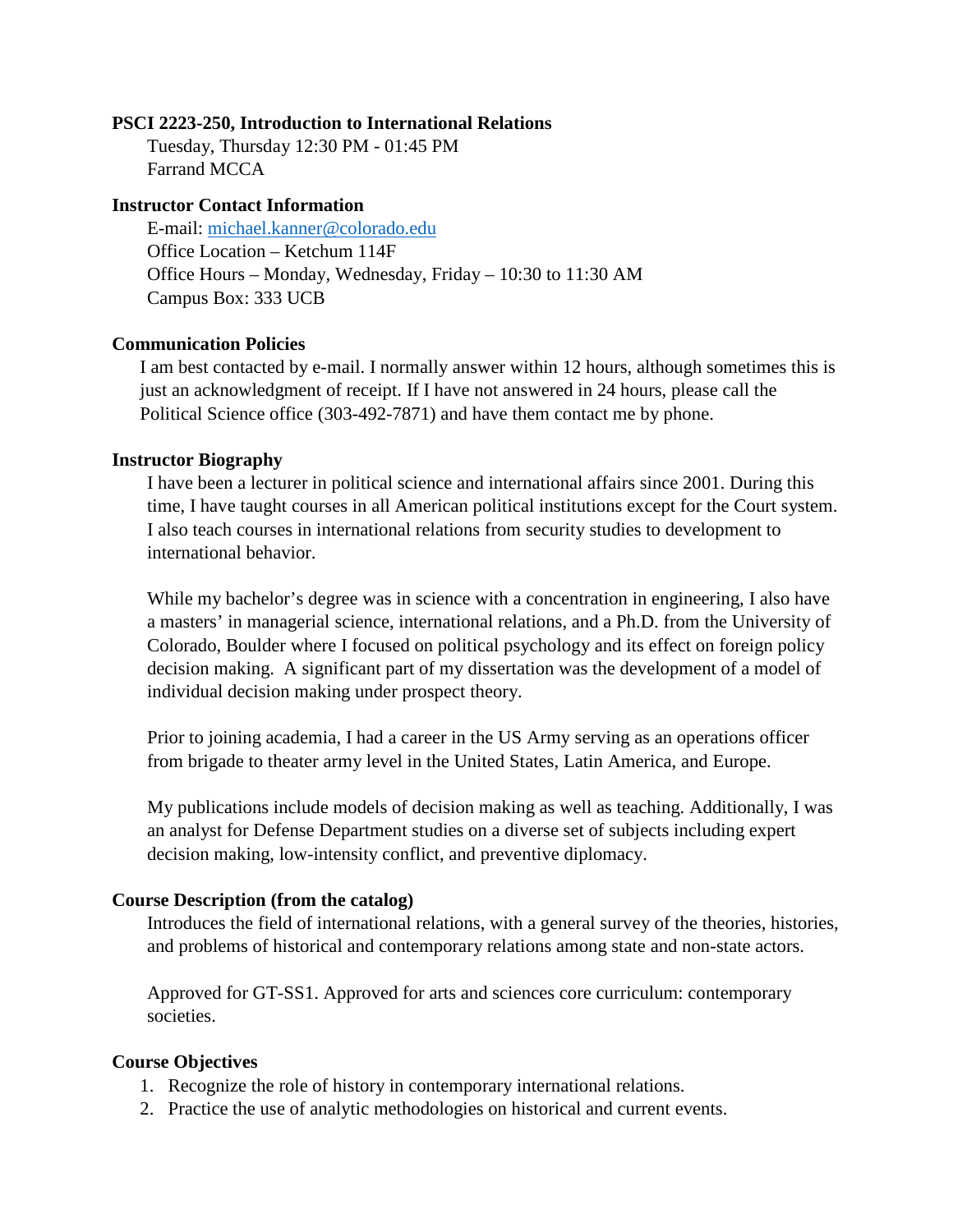- 3. Identify the key tenets of international relations theories.
- 4. Examine major current issues.

### **Overview**

Classes normally consist of a short presentation followed by class discussions or other activities.

### **Course Outline**

All readings come from the text or posted as a reading to be downloaded from D2L.

| August                                     |                                      |  |  |  |  |  |
|--------------------------------------------|--------------------------------------|--|--|--|--|--|
| Introduction                               |                                      |  |  |  |  |  |
| $28 - Syllabus$                            | $30$ – Ch. 1: IR and Globalization   |  |  |  |  |  |
| September                                  |                                      |  |  |  |  |  |
| $4$ – Ch. 2: Development of Int'l Society  | $6 - D2L$ : Sloman, Ch. 3 and 4      |  |  |  |  |  |
| $11 - D2L$ : Williams, Ch. 6               | $13 - Ch.$ 3: IR before WWII         |  |  |  |  |  |
| 18 – Ch. 4: IR after WWII                  | $20 - Ch.$ 5: IR after Cold War      |  |  |  |  |  |
| Theories                                   |                                      |  |  |  |  |  |
| $25 - Ch. 6$ : Realism                     | $27$ – Ch. 7: Liberalism             |  |  |  |  |  |
| October                                    |                                      |  |  |  |  |  |
| 2 – Ch. 9: Neo-Realism and Neo-Liberalism  | $4 - Ch. 8$ : Marxism                |  |  |  |  |  |
| 9 – Ch. 11: Social Constructivism          | $11 - Ch.$ 12: Feminist IR Theory    |  |  |  |  |  |
| 16 – Midterm                               | Structure                            |  |  |  |  |  |
|                                            | 18 – Ch. 13: IGOs and Transnationals |  |  |  |  |  |
| 23 – Ch. 14: United Nations                | $25 - Ch.$ 16: Regionalism           |  |  |  |  |  |
| 30 – Ch. 15: International Law             |                                      |  |  |  |  |  |
| November                                   |                                      |  |  |  |  |  |
|                                            | <b>Issues</b>                        |  |  |  |  |  |
|                                            | $1 - Ch.$ 19: Human Rights           |  |  |  |  |  |
| 6 – Ch. 17: International Security Studies | 8 – Ch. 23: New Wars                 |  |  |  |  |  |
| 13 – Ch. 24: Nuclear Deterrence            | $15$ – Ch. 25: Peace Operations      |  |  |  |  |  |
| 20 - Fall Break                            | 22-Thanksgiving                      |  |  |  |  |  |
| 27 - Ch. 26: Terrorism                     | 29 - Ch. 18: Int'l Political Economy |  |  |  |  |  |
| December                                   |                                      |  |  |  |  |  |
| 4 – Ch. 21: Development, Poverty,          | $6 - Ch.$ 22: Migration              |  |  |  |  |  |
| Inequality                                 | <b>Comprehensive Paper due</b>       |  |  |  |  |  |
| 11 – Ch. 20: Natural Environment           | 13 – Ch. 27: Rising Power (Scan);    |  |  |  |  |  |
|                                            | Ch. 28: Conclusion                   |  |  |  |  |  |
|                                            |                                      |  |  |  |  |  |
| Final Exam – Wed. Dec. 19, 4:30 to 7 PM    |                                      |  |  |  |  |  |

### **Required Text**

Haynes, Jeffrey; Peter Hough, Shahin Malik, and Lloyd Pettiford. 2017. *World Politics: International Relations and Globalization in the 21<sup>st</sup> Century.* Washington, DC: Sage Publishing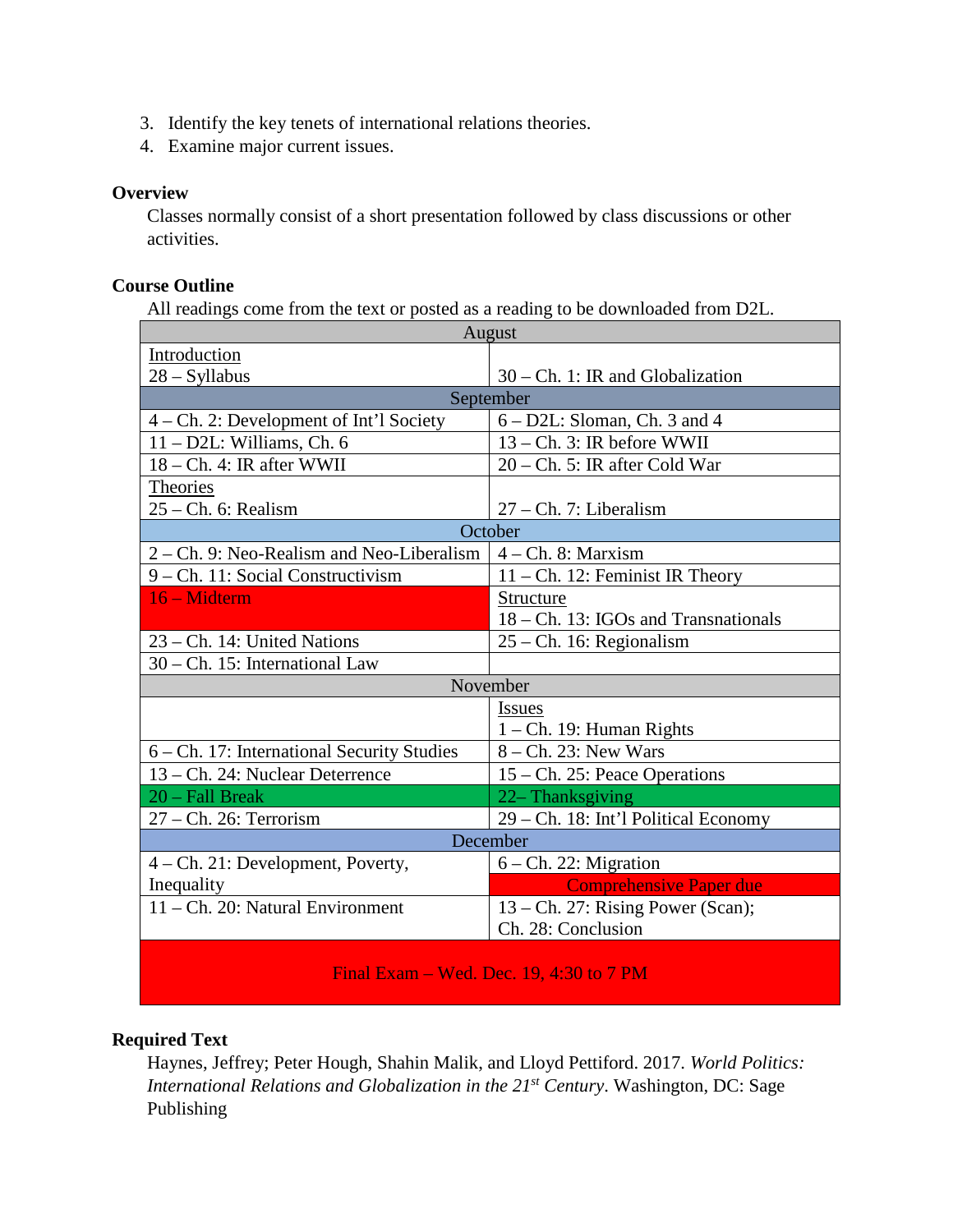### **Student Responsibilities**

Readings are done in advance. My lectures do not mirror the readings. I expect that you will have read them before class. A typical lecture might start by highlighting a piece of presidential news, a historical link, and then a short talk on the relationship of the reading to other political and presidential literature.

Be prepared to participate in class. After the presentation, class discussions will start. In some cases, it will be me reviewing major points and asking your opinion on it. I also end each class with a discussion of a major theme in the reading.

### **Grading Criteria**

Grades are based on a scale of 100 points. Your final grade will be a function of the number of points that you achieve.

| $^{\mathsf{A}}$ | 94-100 |              | $\mid$ <b>B</b> + $\mid$ 87-89 $\mid$ <b>C</b> + $\mid$ 77-79 $\mid$ <b>D</b> + $\mid$ 67-69 |                  |          | $0 - 59$ |
|-----------------|--------|--------------|----------------------------------------------------------------------------------------------|------------------|----------|----------|
| $A-$            | 90-93  | B            | $  83-86   C   73-76   D$                                                                    |                  | $ 63-66$ |          |
|                 |        | $\mathbf{B}$ | 80-82                                                                                        | $ C - 70-72 D -$ | 60-62    |          |

Points are allocated based on the following distribution.

| Midterm                            | 25 points  |
|------------------------------------|------------|
| Final Exam                         | 35 points  |
| Comprehensive Paper                | 20 points  |
| New Analysis $-2$ at 5 points each | 10 points  |
| Participation                      | 10 points  |
| <b>Total</b>                       | 100 points |

*Midterm and Final*. Both exams consist of series of short essay (one paragraph) questions. A review sheet with the topics will be published ten days to two weeks in advance of the exam. The Midterm will be held in class. The Final will be held during exam week.

*Comprehensive Paper*. The comprehensive paper will consist of a choice of two possible questions that will bring together the different parts of the course. The paper will be 4-6 typed, double-spaced pages. No research is required. Specific instructions and the questions will be posted no later than two weeks in advance of the due date.

*News Analysis*. You will each present an analysis of current news using the concepts we are studying. Each presentation will be 5 minutes and include these elements

- Background and history How did this get this way?
- Reason for selection Why is it important to the world? The US? You?
- Explanation of events Why do you think this happened?
- Implications for international affairs What do you think will happen?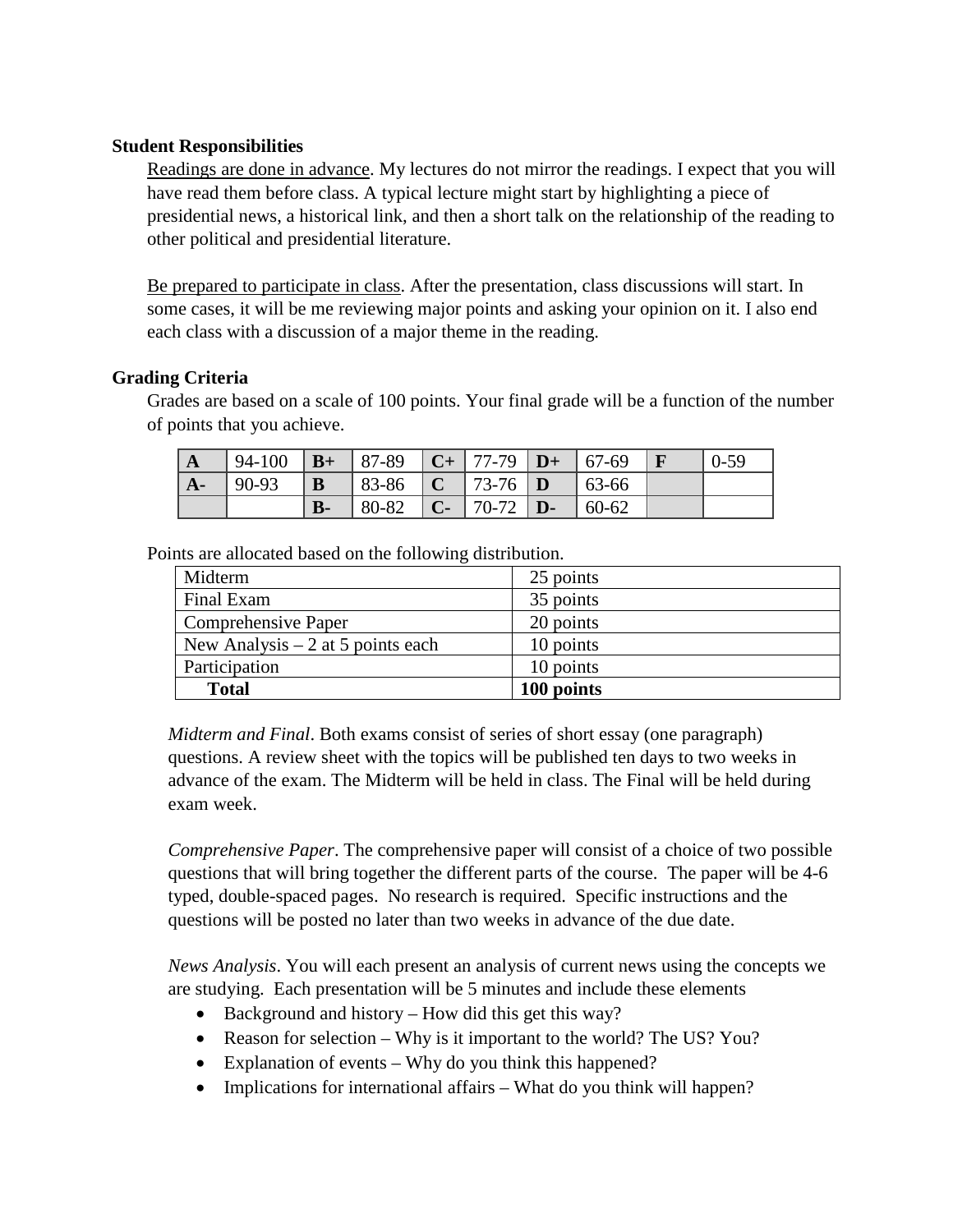Your assigned days will be posted after the first week of class. It is your choice as to which event you analyze, but it must be approved by Dr. Kanner no later than 6 PM the night before.

*Participation/attendance*. Ten percent of life is showing up. The same is true for this class.

**Policies** (as established by the Vice Provost for Undergraduate Education).

# SYLLABUS STATEMENTS

# ACCOMMODATION FOR DISABILITIES

If you qualify for accommodations because of a disability, please submit your accommodation letter from Disability Services to your faculty member in a timely manner so that your needs can be addressed. Disability Services determines accommodations based on documented disabilities in the academic environment. Information on requesting accommodations is located on the [Disability Services website.](http://www.colorado.edu/disabilityservices/students) Contact Disability Services at 303-492-8671 or [dsinfo@colorado.edu](mailto:dsinfo@colorado.edu) for further assistance. If you have a temporary medical condition or injury, see [Temporary Medical Conditions](http://www.colorado.edu/disabilityservices/students/temporary-medical-conditions) under the Students tab on the Disability Services website.

# CLASSROOM BEHAVIOR

Students and faculty each have responsibility for maintaining an appropriate learning environment. Those who fail to adhere to such behavioral standards may be subject to discipline. Professional courtesy and sensitivity are especially important with respect to individuals and topics dealing with race, color, national origin, sex, pregnancy, age, disability, creed, religion, sexual orientation, gender identity, gender expression, veteran status, political affiliation or political philosophy. Class rosters are provided to the instructor with the student's legal name. I will gladly honor your request to address you by an alternate name or gender pronoun. Please advise me of this preference early in the semester so that I may make appropriate changes to my records. For more information, see the policies on [classroom](http://www.colorado.edu/policies/student-classroom-and-course-related-behavior) behavior and the [Student Code of](http://www.colorado.edu/osccr/)  [Conduct.](http://www.colorado.edu/osccr/)

# HONOR CODE

All students enrolled in a University of Colorado Boulder course are responsible for knowing and adhering to the Honor Code. Violations of the policy may include: plagiarism, cheating,